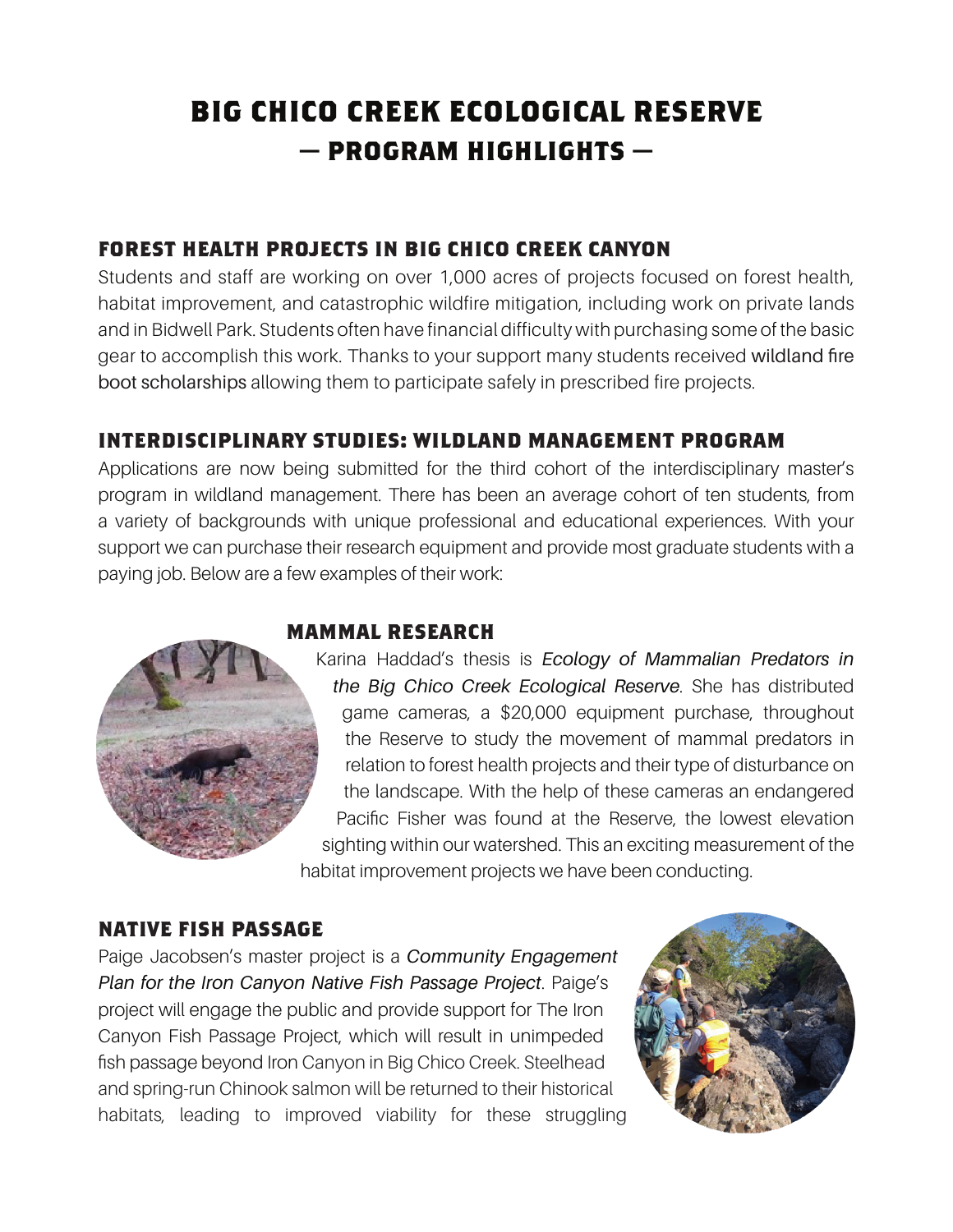populations. The fish passage will be restored by reconfiguring the river channel to mimic a natural channel form that is completely passable at a range of streamflow. This is a collaborative project between the CSU, Chico Ecological Reserves, CalTrout, the Mechoopda Tribe of Chico Rancheria, the City of Chico, and the California Department of Fish and Wildlife.

#### **HWY 32 WILDLIFE CROSSING**

Marian Furumi's culminating project is the *HWY 32 Wildlife Crossing Feasibility Study*. Marian is partnering with landowners neighboring the Big Chico Creek Ecological Reserve and the California Department of Transportation to gather data around the number and diversity of species of wildlife that cross HWY 32. The goal is to assess the need for a wildlife over- or undercrossing along HWY 32. The California Department of Transportation has already expressed interest in funding the project based on Marian's observations.



#### **TRIBAL STUDENT SUCCESS**

Along with the project examples above, we are proud to celebrate the first two graduates of the Wildland Management Program who successfully defended their theses and will graduate with distinction in a few weeks. Cole Morales and He-Lo Ramirez, our first graduates, are both local tribal members. Cole's project was *Applying and Integrating GIS for Tribal Use: A Project that Incorporated* 

*GIS in Cultural Resource Management for* 

*Northern California Tribes*, and He-Lo's project was *Improving Northwestern Maidu Education in Northern California: A Need for and Creation of Place-Based Culturally Relevant Curricula*. In collaborating with local tribes both projects helped culturally significant priorities move forward.



#### **FOREST THERAPY**

Big Chico Creek Ecological Reserves is playing a vital role in helping our communities to heal and create a culture of health and

wellness. Following the Camp Fire, BCCER received funding from the North Valley Community Foundation's Butte Strong Fund to train and certify fifteen local mental health providers, outdoor educators, and community leaders to become Forest Therapy Guides. In September of 2021, The Ecotherapy for Student Wellness Program was created through a partnership between the WellCat Counseling Center and the Ecological Reserves to provide services to students struggling with unprecedented mental health challenges caused by the COVID-19 pandemic. Since the program's formation, we are proud to have been able to serve over 1,400 students, 150